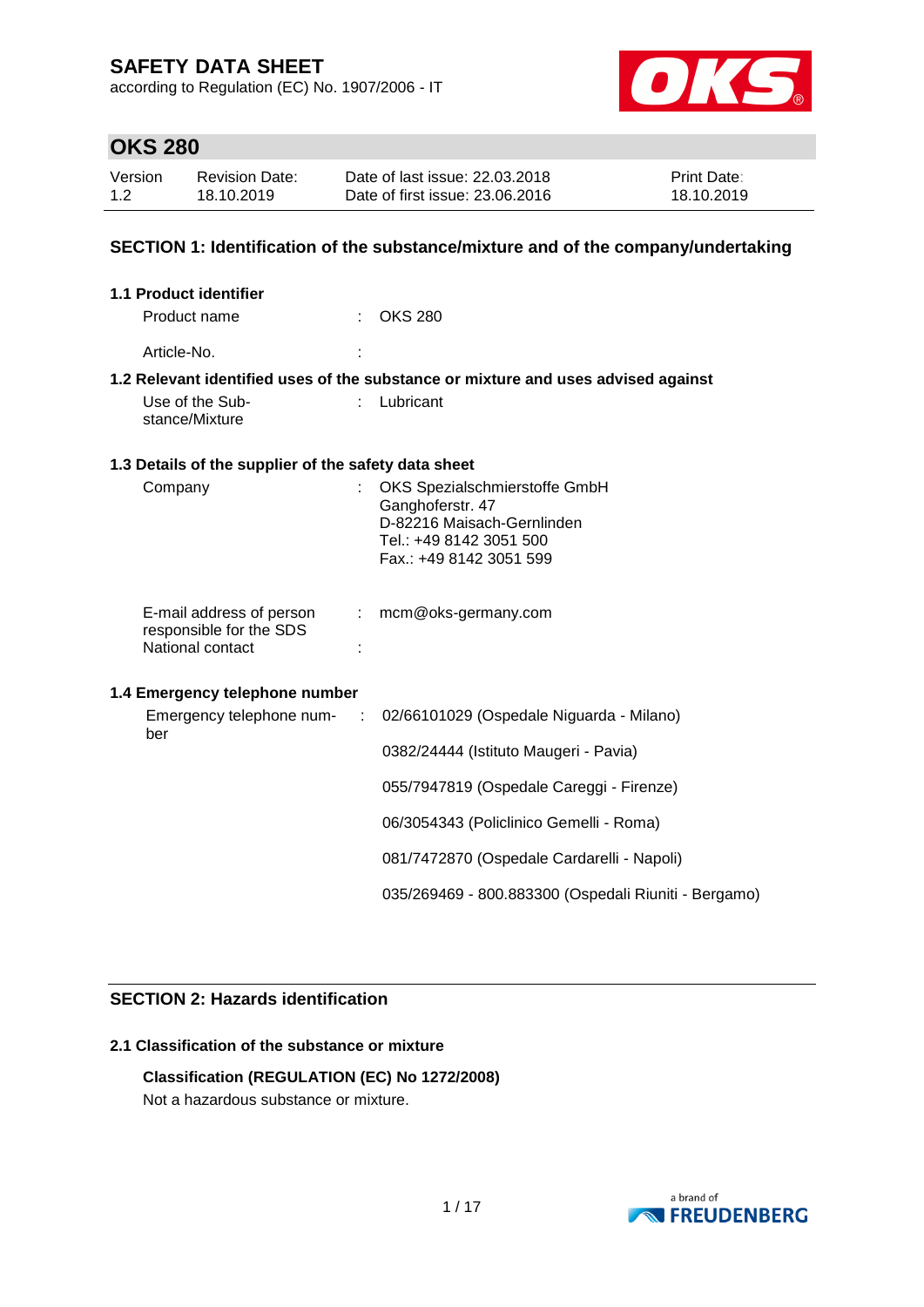according to Regulation (EC) No. 1907/2006 - IT



# **OKS 280**

| Version | <b>Revision Date:</b> | Date of last issue: 22.03.2018  | <b>Print Date:</b> |
|---------|-----------------------|---------------------------------|--------------------|
| 1.2     | 18.10.2019            | Date of first issue: 23,06,2016 | 18.10.2019         |

### **2.2 Label elements**

### **Labelling (REGULATION (EC) No 1272/2008)**

Not a hazardous substance or mixture.

### **2.3 Other hazards**

This substance/mixture contains no components considered to be either persistent, bioaccumulative and toxic (PBT), or very persistent and very bioaccumulative (vPvB) at levels of 0.1% or higher.

### **SECTION 3: Composition/information on ingredients**

### **3.2 Mixtures**

Chemical nature : Mineral oil.

solid lubricant lithium soap

### **Components**

| Chemical name                                                                             | CAS-No.<br>EC-No.<br>Index-No.<br><b>Registration number</b>                | Classification | Concentration<br>limits<br>M-Factor<br><b>Notes</b> | Concentration<br>(% w/w) |
|-------------------------------------------------------------------------------------------|-----------------------------------------------------------------------------|----------------|-----------------------------------------------------|--------------------------|
| Substances with a workplace exposure limit :                                              |                                                                             |                |                                                     |                          |
| Distillates (petroleum),<br>solvent-dewaxed<br>heavy paraffinic;<br>Baseoil - unspecified | 64742-65-0<br>265-169-7<br>649-474-00-6<br>01-2119471299-27-<br><b>XXXX</b> | Not classified | Note L                                              | $>= 30 - 50$             |
| Distillates (petroleum),<br>hydrotreated heavy<br>paraffinic; Baseoil -<br>unspecified    | 64742-54-7<br>265-157-1<br>649-467-00-8<br>01-2119484627-25-<br>XXXX        | Not classified | Note L                                              | $>= 1 - < 10$            |

For explanation of abbreviations see section 16.

### **SECTION 4: First aid measures**

### **4.1 Description of first aid measures**

If inhaled : Remove person to fresh air. If signs/symptoms continue, get medical attention. Keep patient warm and at rest.

> a brand of **NO FREUDENBERG**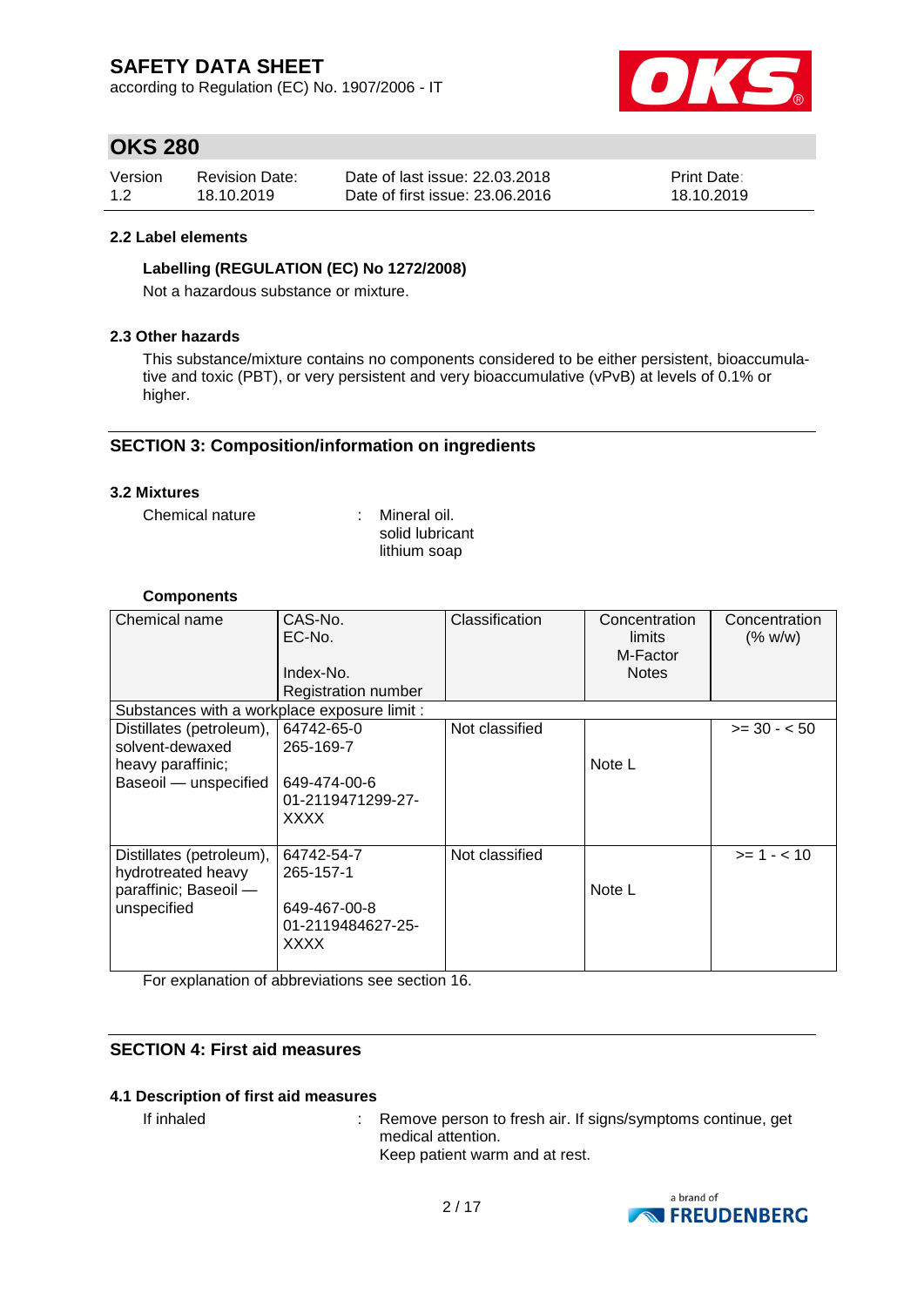according to Regulation (EC) No. 1907/2006 - IT



# **OKS 280**

|                         | UNJ ZOU      |                                                    |                                                                                                                    |                                                                                                                                                                         |                                                                                                                      |  |  |
|-------------------------|--------------|----------------------------------------------------|--------------------------------------------------------------------------------------------------------------------|-------------------------------------------------------------------------------------------------------------------------------------------------------------------------|----------------------------------------------------------------------------------------------------------------------|--|--|
| Version<br>1.2          |              | <b>Revision Date:</b><br>18.10.2019                |                                                                                                                    | Date of last issue: 22.03.2018<br>Date of first issue: 23.06.2016                                                                                                       | Print Date:<br>18.10.2019                                                                                            |  |  |
|                         |              |                                                    |                                                                                                                    | If breathing is irregular or stopped, administer artificial respira-<br>tion.                                                                                           |                                                                                                                      |  |  |
| In case of skin contact |              |                                                    | Remove contaminated clothing. If irritation develops, get med-<br>ical attention.<br>Wash off with soap and water. |                                                                                                                                                                         |                                                                                                                      |  |  |
|                         |              | In case of eye contact                             |                                                                                                                    | for at least 10 minutes.                                                                                                                                                | Rinse immediately with plenty of water, also under the eyelids,<br>If eye irritation persists, consult a specialist. |  |  |
|                         | If swallowed |                                                    |                                                                                                                    | Move the victim to fresh air.<br>Do not induce vomiting without medical advice.                                                                                         |                                                                                                                      |  |  |
|                         |              |                                                    |                                                                                                                    | 4.2 Most important symptoms and effects, both acute and delayed                                                                                                         |                                                                                                                      |  |  |
|                         | Symptoms     |                                                    |                                                                                                                    | No information available.                                                                                                                                               |                                                                                                                      |  |  |
|                         | <b>Risks</b> |                                                    |                                                                                                                    | None known.                                                                                                                                                             |                                                                                                                      |  |  |
|                         | Treatment    |                                                    |                                                                                                                    | 4.3 Indication of any immediate medical attention and special treatment needed<br>No information available.                                                             |                                                                                                                      |  |  |
|                         |              | <b>SECTION 5: Firefighting measures</b>            |                                                                                                                    |                                                                                                                                                                         |                                                                                                                      |  |  |
|                         |              | 5.1 Extinguishing media                            |                                                                                                                    |                                                                                                                                                                         |                                                                                                                      |  |  |
|                         |              | Suitable extinguishing media                       | ÷                                                                                                                  | Use water spray, alcohol-resistant foam, dry chemical or car-<br>bon dioxide.                                                                                           |                                                                                                                      |  |  |
|                         | media        | Unsuitable extinguishing                           |                                                                                                                    | High volume water jet                                                                                                                                                   |                                                                                                                      |  |  |
|                         |              |                                                    |                                                                                                                    | 5.2 Special hazards arising from the substance or mixture                                                                                                               |                                                                                                                      |  |  |
|                         | fighting     | Specific hazards during fire-                      |                                                                                                                    | Fire may cause evolution of:<br>Carbon oxides<br>Metal oxides<br>Sulphur oxides                                                                                         |                                                                                                                      |  |  |
|                         |              | 5.3 Advice for firefighters                        |                                                                                                                    |                                                                                                                                                                         |                                                                                                                      |  |  |
|                         |              | Special protective equipment :<br>for firefighters |                                                                                                                    | In the event of fire, wear self-contained breathing apparatus.<br>Use personal protective equipment. Exposure to decomposi-<br>tion products may be a hazard to health. |                                                                                                                      |  |  |
|                         |              | Further information                                |                                                                                                                    | Standard procedure for chemical fires.                                                                                                                                  |                                                                                                                      |  |  |

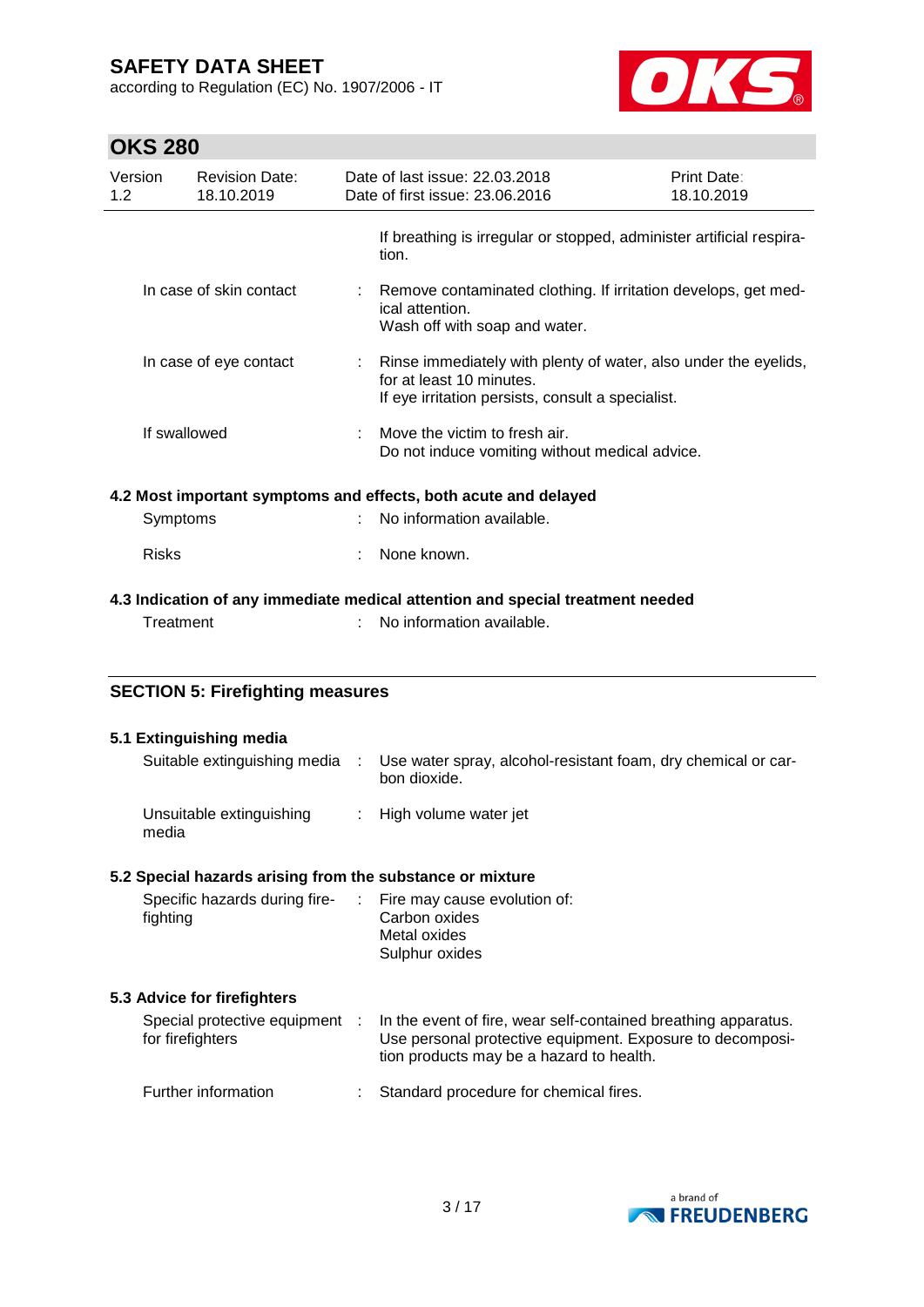according to Regulation (EC) No. 1907/2006 - IT



# **OKS 280**

| Version | <b>Revision Date:</b> | Date of last issue: 22,03,2018  | <b>Print Date:</b> |
|---------|-----------------------|---------------------------------|--------------------|
| 1.2     | 18.10.2019            | Date of first issue: 23,06,2016 | 18.10.2019         |

### **SECTION 6: Accidental release measures**

### **6.1 Personal precautions, protective equipment and emergency procedures**

| Personal precautions          | Evacuate personnel to safe areas.<br>Use the indicated respiratory protection if the occupational<br>exposure limit is exceeded and/or in case of product release<br>(dust).<br>Do not breathe vapours, aerosols.<br>Refer to protective measures listed in sections 7 and 8. |
|-------------------------------|-------------------------------------------------------------------------------------------------------------------------------------------------------------------------------------------------------------------------------------------------------------------------------|
| 6.2 Environmental precautions |                                                                                                                                                                                                                                                                               |

| Environmental precautions | $\therefore$ Try to prevent the material from entering drains or water<br>courses.<br>Local authorities should be advised if significant spillages<br>cannot be contained. |
|---------------------------|----------------------------------------------------------------------------------------------------------------------------------------------------------------------------|
|                           |                                                                                                                                                                            |

### **6.3 Methods and material for containment and cleaning up**

| Methods for cleaning up | Clean up promptly by sweeping or vacuum.          |
|-------------------------|---------------------------------------------------|
|                         | Keep in suitable, closed containers for disposal. |

### **6.4 Reference to other sections**

For personal protection see section 8.

### **SECTION 7: Handling and storage**

| 7.1 Precautions for safe handling                                |    |                                                                                                                                                                                                                                                                                                                                |
|------------------------------------------------------------------|----|--------------------------------------------------------------------------------------------------------------------------------------------------------------------------------------------------------------------------------------------------------------------------------------------------------------------------------|
| Advice on safe handling                                          |    | For personal protection see section 8.<br>Smoking, eating and drinking should be prohibited in the ap-<br>plication area.<br>Wash hands and face before breaks and immediately after<br>handling the product.                                                                                                                  |
| Hygiene measures                                                 |    | Wash face, hands and any exposed skin thoroughly after<br>handling.                                                                                                                                                                                                                                                            |
| 7.2 Conditions for safe storage, including any incompatibilities |    |                                                                                                                                                                                                                                                                                                                                |
| Requirements for storage<br>areas and containers                 | t. | Store in original container. Keep container closed when not in<br>use. Keep in a dry, cool and well-ventilated place. Containers<br>which are opened must be carefully resealed and kept upright<br>to prevent leakage. Store in accordance with the particular<br>national regulations. Keep in properly labelled containers. |
| 7.3 Specific end use(s)<br>Specific use(s)                       |    | Specific instructions for handling, not required.                                                                                                                                                                                                                                                                              |

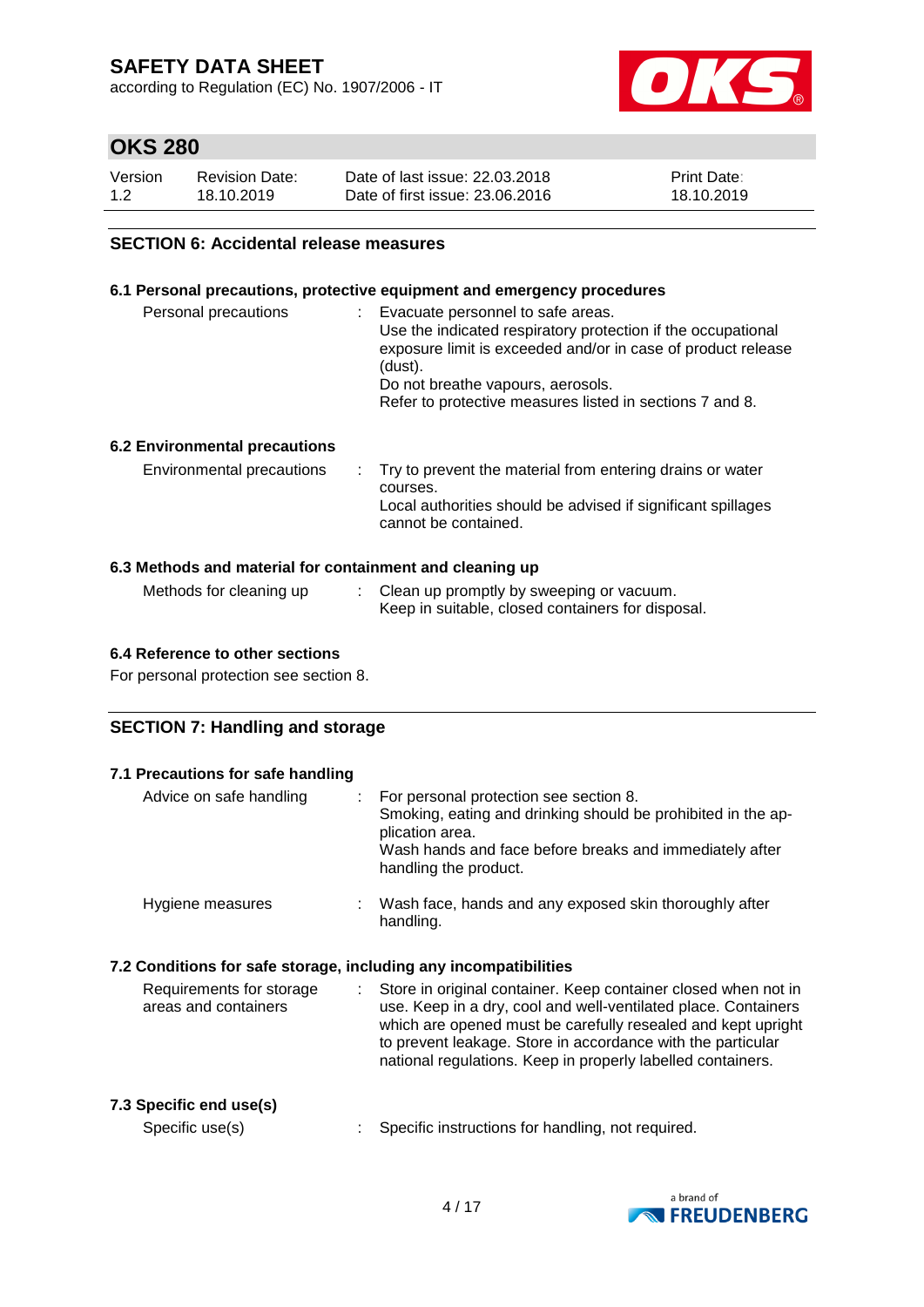according to Regulation (EC) No. 1907/2006 - IT



# **OKS 280**

| Version | <b>Revision Date:</b> | Date of last issue: 22,03,2018  | <b>Print Date:</b> |
|---------|-----------------------|---------------------------------|--------------------|
| 1.2     | 18.10.2019            | Date of first issue: 23,06,2016 | 18.10.2019         |

### **SECTION 8: Exposure controls/personal protection**

### **8.1 Control parameters**

### **Derived No Effect Level (DNEL) according to Regulation (EC) No. 1907/2006:**

| Substance name                                                                           | End Use        | Exposure routes | Potential health ef-         | Value          |
|------------------------------------------------------------------------------------------|----------------|-----------------|------------------------------|----------------|
|                                                                                          |                |                 | fects                        |                |
| Distillates (petrole-<br>um), hydrotreated<br>heavy paraffinic;<br>Baseoil — unspecified | <b>Workers</b> | Inhalation      | Long-term local ef-<br>fects | $5,6$ mg/m $3$ |

### **Predicted No Effect Concentration (PNEC) according to Regulation (EC) No. 1907/2006:**

| Substance name                    | <b>Environmental Compartment</b> | Value                |
|-----------------------------------|----------------------------------|----------------------|
| Distillates (petroleum), solvent- | Oral                             | $9,33 \text{ mg/kg}$ |
| dewaxed heavy paraffinic;         |                                  |                      |
| Baseoil - unspecified             |                                  |                      |
| Distillates (petroleum), hy-      | Oral                             | $9,33 \text{ mg/kg}$ |
| drotreated heavy paraffinic;      |                                  |                      |
| Baseoil - unspecified             |                                  |                      |

### **8.2 Exposure controls**

#### **Engineering measures**

none

### **Personal protective equipment**

| Eye protection |  |
|----------------|--|
|----------------|--|

: Tightly fitting safety goggles

| Hand protection<br>Material<br>Protective index | : Nitrile rubber<br>Class 1                                                                                                                                                                                                                                                                                                                                             |
|-------------------------------------------------|-------------------------------------------------------------------------------------------------------------------------------------------------------------------------------------------------------------------------------------------------------------------------------------------------------------------------------------------------------------------------|
| Remarks                                         | For prolonged or repeated contact use protective gloves. The<br>selected protective gloves have to satisfy the specifications of<br>Regulation (EU) 2016/425 and the standard EN 374 derived<br>from it. The break through time depends amongst other<br>things on the material, the thickness and the type of glove<br>and therefore has to be measured for each case. |
| Respiratory protection                          | Not required; except in case of aerosol formation.                                                                                                                                                                                                                                                                                                                      |
| Filter type                                     | Filter type P                                                                                                                                                                                                                                                                                                                                                           |
| Protective measures                             | The type of protective equipment must be selected according<br>to the concentration and amount of the dangerous substance<br>at the specific workplace.<br>Choose body protection in relation to its type, to the concen-<br>tration and amount of dangerous substances, and to the spe-<br>cific work-place.                                                           |

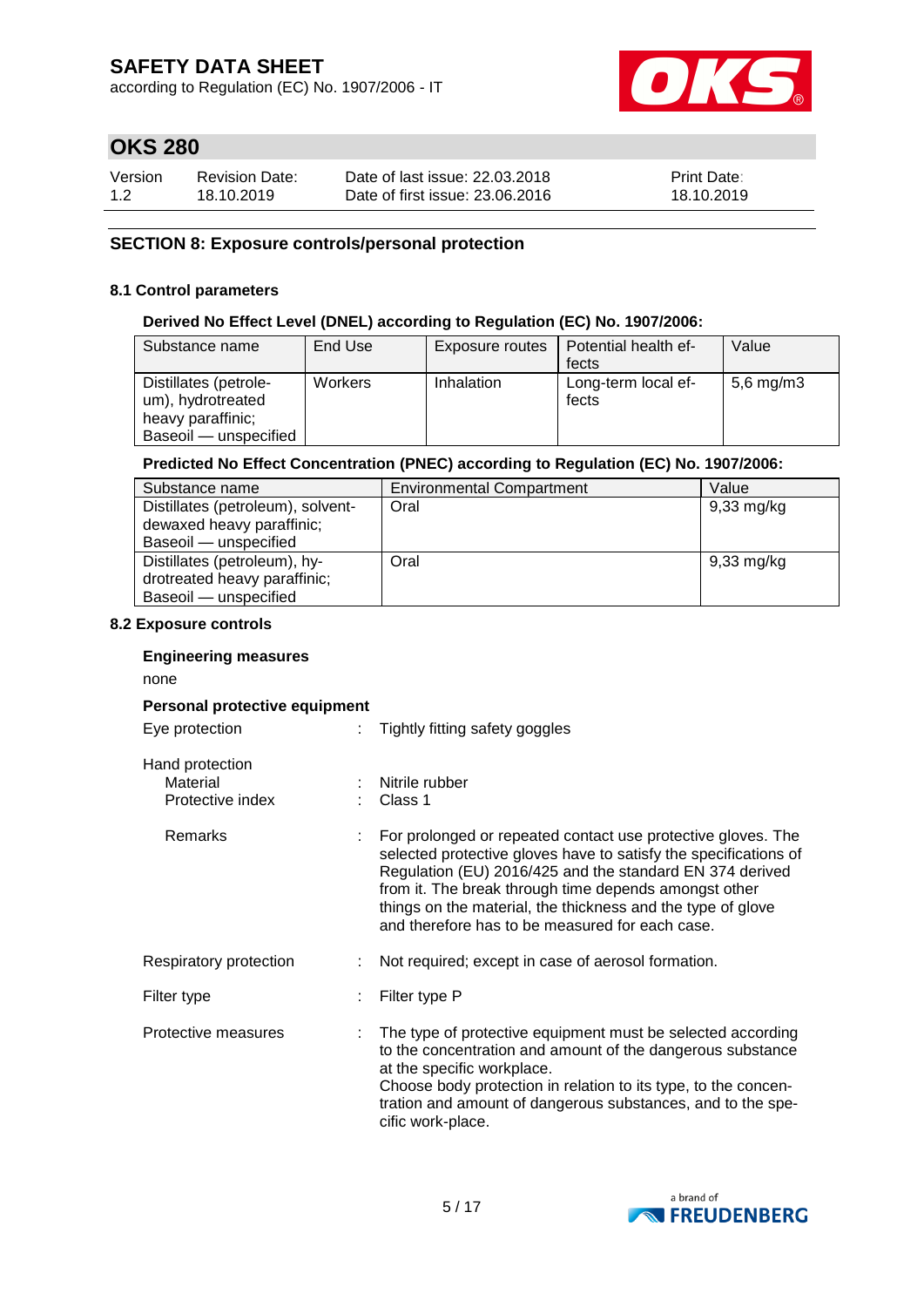according to Regulation (EC) No. 1907/2006 - IT



# **OKS 280**

| Version | Revision Date: | Date of last issue: 22.03.2018  | <b>Print Date:</b> |
|---------|----------------|---------------------------------|--------------------|
| 1.2     | 18.10.2019     | Date of first issue: 23.06.2016 | 18.10.2019         |

## **SECTION 9: Physical and chemical properties**

### **9.1 Information on basic physical and chemical properties**

| Appearance                                          |                           | paste                     |
|-----------------------------------------------------|---------------------------|---------------------------|
| Colour                                              |                           | white                     |
| Odour                                               |                           | hydrocarbon-like          |
| <b>Odour Threshold</b>                              |                           | No data available         |
|                                                     |                           |                           |
| рH                                                  | ÷                         | Not applicable            |
| Melting point/range                                 |                           | No data available         |
| Boiling point/boiling range                         |                           | No data available         |
| Flash point                                         | ÷                         | Not applicable            |
| Evaporation rate                                    | t                         | No data available         |
| Flammability (solid, gas)                           | t.                        | <b>Combustible Solids</b> |
| Upper explosion limit / Upper<br>flammability limit | ÷.                        | No data available         |
| Lower explosion limit / Lower<br>flammability limit | $\mathbb{Z}^{\mathbb{Z}}$ | No data available         |
| Vapour pressure                                     | ÷                         | < 0,001 hPa (20 °C)       |
| Relative vapour density                             |                           | No data available         |
| Density                                             |                           | 1,70 g/cm3<br>(20 °C)     |
| <b>Bulk density</b>                                 | t                         | No data available         |
| Solubility(ies)<br>Water solubility                 | t.                        | insoluble                 |
| Solubility in other solvents                        | ÷.                        | No data available         |
| Partition coefficient: n-<br>octanol/water          |                           | No data available         |
| Auto-ignition temperature                           |                           | No data available         |
| Decomposition temperature                           |                           | No data available         |

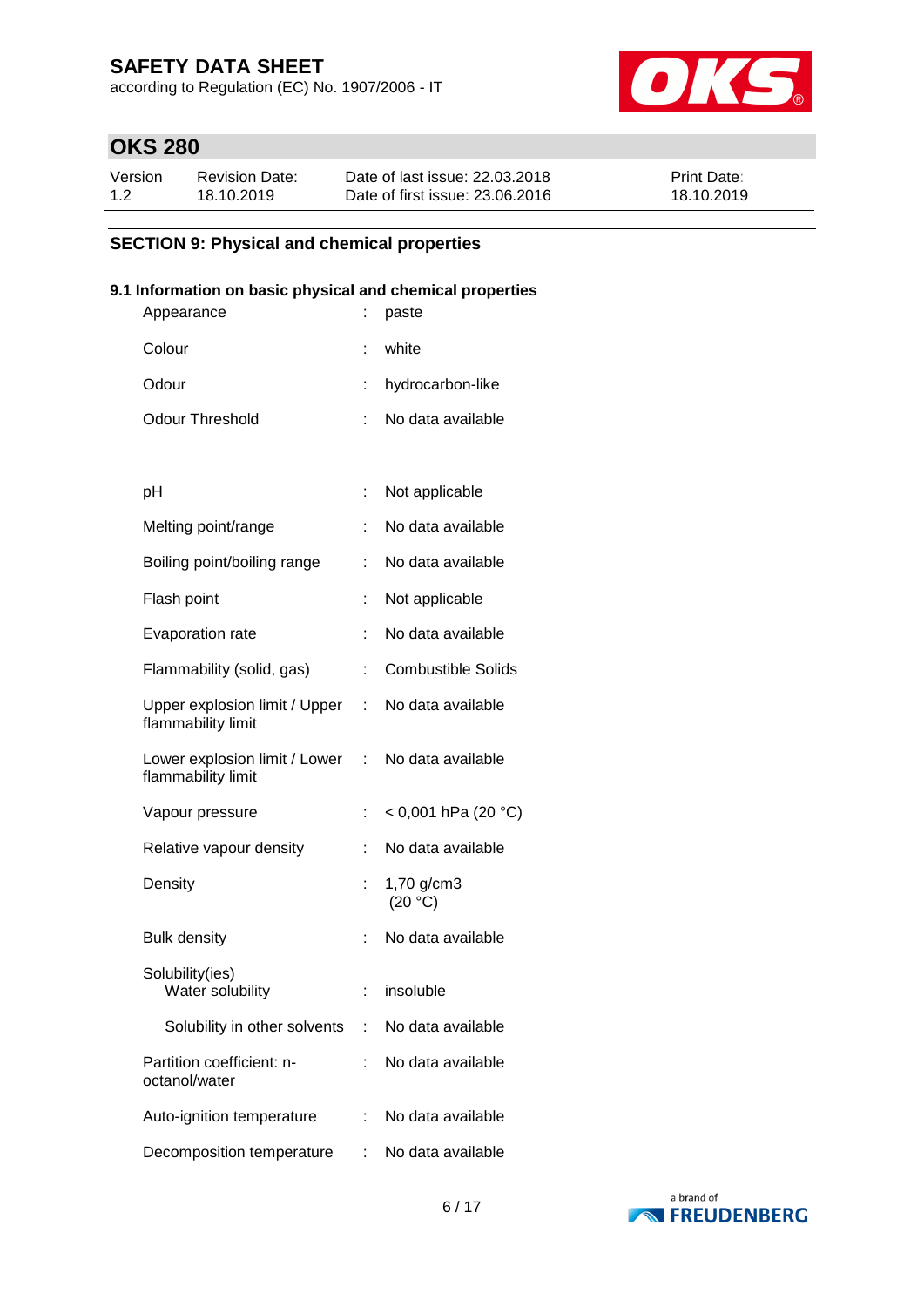according to Regulation (EC) No. 1907/2006 - IT



# **OKS 280**

| Version<br>1.2 <sub>2</sub> | <b>Revision Date:</b><br>18.10.2019        |   | Date of last issue: 22.03.2018<br>Date of first issue: 23.06.2016 | Print Date:<br>18.10.2019 |
|-----------------------------|--------------------------------------------|---|-------------------------------------------------------------------|---------------------------|
|                             | Viscosity<br>Viscosity, dynamic            |   | No data available                                                 |                           |
|                             | Viscosity, kinematic                       | ÷ | Not applicable                                                    |                           |
|                             | <b>Explosive properties</b>                | ÷ | Not explosive                                                     |                           |
|                             | Oxidizing properties                       |   | No data available                                                 |                           |
|                             | 9.2 Other information<br>Sublimation point |   | No data available                                                 |                           |
|                             | Metal corrosion rate                       | ÷ | Not corrosive to metals                                           |                           |
|                             | Self-ignition                              | ÷ | not auto-flammable                                                |                           |

### **SECTION 10: Stability and reactivity**

### **10.1 Reactivity**

No hazards to be specially mentioned.

### **10.2 Chemical stability**

Stable under normal conditions.

| 10.3 Possibility of hazardous reactions |                                                               |
|-----------------------------------------|---------------------------------------------------------------|
| Hazardous reactions                     | : No dangerous reaction known under conditions of normal use. |
| <b>10.4 Conditions to avoid</b>         |                                                               |
| Conditions to avoid                     | : No conditions to be specially mentioned.                    |
| 10.5 Incompatible materials             |                                                               |

Materials to avoid **in the Communist Communist Communist Communist Communist Communist Communist Communist Communist Communist Communist Communist Communist Communist Communist Communist Communist Communist Communist Commu** 

### **10.6 Hazardous decomposition products**

No decomposition if stored and applied as directed.

### **SECTION 11: Toxicological information**

### **11.1 Information on toxicological effects**

#### **Acute toxicity**

**Product:**

| Acute oral toxicity       | Remarks: This information is not available.      |
|---------------------------|--------------------------------------------------|
| Acute inhalation toxicity | Remarks: This information is not available.<br>. |

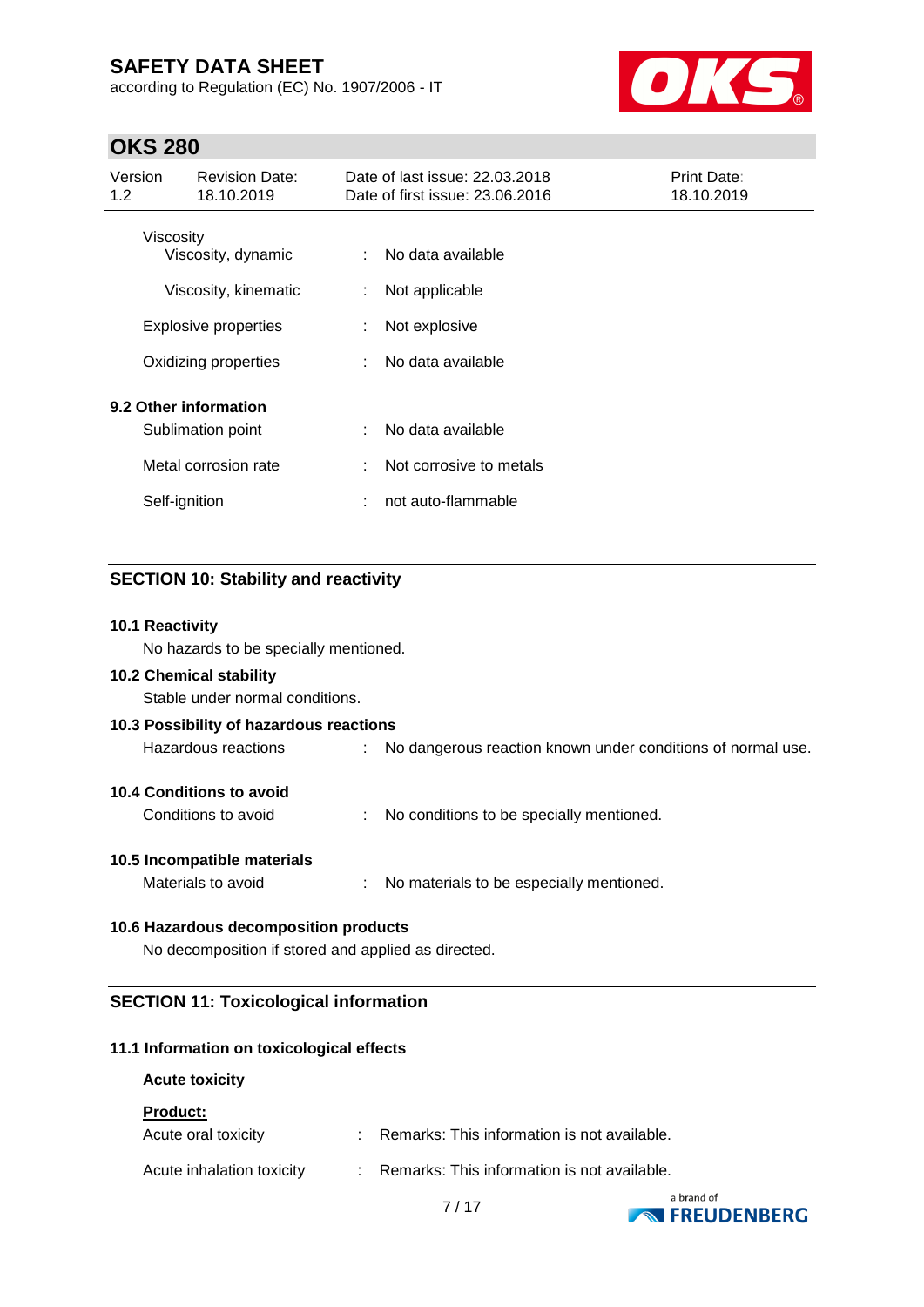according to Regulation (EC) No. 1907/2006 - IT



# **OKS 280**

| : Remarks: This information is not available.<br>Distillates (petroleum), solvent-dewaxed heavy paraffinic; Baseoil - unspecified:<br>: LD50 (Rat): $>$ 5.000 mg/kg<br>Method: OECD Test Guideline 401<br>: LD50 (Rabbit): $>$ 5.000 mg/kg<br>Method: OECD Test Guideline 402<br>Distillates (petroleum), hydrotreated heavy paraffinic; Baseoil — unspecified:<br>: LD50 (Rat): $>$ 5.000 mg/kg<br>Method: OECD Test Guideline 401<br>GLP: yes<br>: $LC50 (Rat) : > 5,53 mg/l$<br>Exposure time: 4 h<br>Test atmosphere: dust/mist<br>Method: OECD Test Guideline 403<br>Assessment: The substance or mixture has no acute inhala-<br>tion toxicity<br>: LD50 (Rabbit): $> 5.000$ mg/kg<br>Method: OECD Test Guideline 402 |
|-----------------------------------------------------------------------------------------------------------------------------------------------------------------------------------------------------------------------------------------------------------------------------------------------------------------------------------------------------------------------------------------------------------------------------------------------------------------------------------------------------------------------------------------------------------------------------------------------------------------------------------------------------------------------------------------------------------------------------|
|                                                                                                                                                                                                                                                                                                                                                                                                                                                                                                                                                                                                                                                                                                                             |
|                                                                                                                                                                                                                                                                                                                                                                                                                                                                                                                                                                                                                                                                                                                             |
|                                                                                                                                                                                                                                                                                                                                                                                                                                                                                                                                                                                                                                                                                                                             |
|                                                                                                                                                                                                                                                                                                                                                                                                                                                                                                                                                                                                                                                                                                                             |
|                                                                                                                                                                                                                                                                                                                                                                                                                                                                                                                                                                                                                                                                                                                             |
|                                                                                                                                                                                                                                                                                                                                                                                                                                                                                                                                                                                                                                                                                                                             |
|                                                                                                                                                                                                                                                                                                                                                                                                                                                                                                                                                                                                                                                                                                                             |
|                                                                                                                                                                                                                                                                                                                                                                                                                                                                                                                                                                                                                                                                                                                             |
|                                                                                                                                                                                                                                                                                                                                                                                                                                                                                                                                                                                                                                                                                                                             |
|                                                                                                                                                                                                                                                                                                                                                                                                                                                                                                                                                                                                                                                                                                                             |
|                                                                                                                                                                                                                                                                                                                                                                                                                                                                                                                                                                                                                                                                                                                             |
|                                                                                                                                                                                                                                                                                                                                                                                                                                                                                                                                                                                                                                                                                                                             |
| This information is not available.                                                                                                                                                                                                                                                                                                                                                                                                                                                                                                                                                                                                                                                                                          |
|                                                                                                                                                                                                                                                                                                                                                                                                                                                                                                                                                                                                                                                                                                                             |
| Distillates (petroleum), solvent-dewaxed heavy paraffinic; Baseoil - unspecified:                                                                                                                                                                                                                                                                                                                                                                                                                                                                                                                                                                                                                                           |
| Rabbit                                                                                                                                                                                                                                                                                                                                                                                                                                                                                                                                                                                                                                                                                                                      |
| No skin irritation                                                                                                                                                                                                                                                                                                                                                                                                                                                                                                                                                                                                                                                                                                          |
| <b>OECD Test Guideline 404</b>                                                                                                                                                                                                                                                                                                                                                                                                                                                                                                                                                                                                                                                                                              |
| No skin irritation<br>yes                                                                                                                                                                                                                                                                                                                                                                                                                                                                                                                                                                                                                                                                                                   |
|                                                                                                                                                                                                                                                                                                                                                                                                                                                                                                                                                                                                                                                                                                                             |

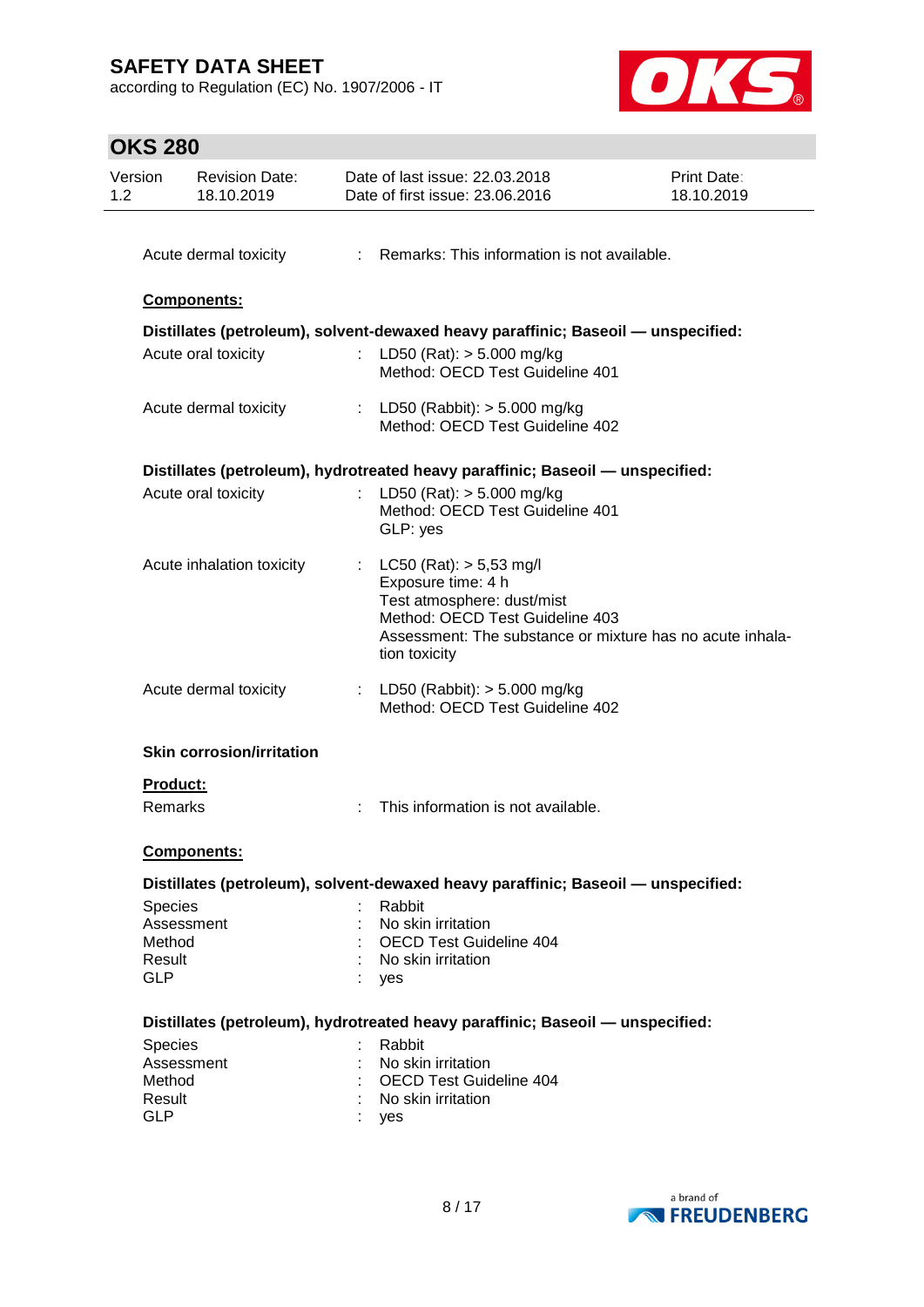according to Regulation (EC) No. 1907/2006 - IT



| <b>OKS 280</b>             |                                          |                                                                   |                                                                                   |                           |  |  |  |
|----------------------------|------------------------------------------|-------------------------------------------------------------------|-----------------------------------------------------------------------------------|---------------------------|--|--|--|
| Version<br>1.2             | <b>Revision Date:</b><br>18.10.2019      | Date of last issue: 22.03.2018<br>Date of first issue: 23.06.2016 |                                                                                   | Print Date:<br>18.10.2019 |  |  |  |
|                            | Serious eye damage/eye irritation        |                                                                   |                                                                                   |                           |  |  |  |
| <b>Product:</b>            |                                          |                                                                   |                                                                                   |                           |  |  |  |
| <b>Remarks</b>             |                                          |                                                                   | This information is not available.                                                |                           |  |  |  |
|                            | Components:                              |                                                                   |                                                                                   |                           |  |  |  |
|                            |                                          |                                                                   | Distillates (petroleum), solvent-dewaxed heavy paraffinic; Baseoil - unspecified: |                           |  |  |  |
| <b>Species</b>             |                                          | Rabbit                                                            |                                                                                   |                           |  |  |  |
|                            | Assessment                               | No eye irritation                                                 |                                                                                   |                           |  |  |  |
| Method                     |                                          |                                                                   | <b>OECD Test Guideline 405</b>                                                    |                           |  |  |  |
| Result<br><b>GLP</b>       |                                          | No eye irritation<br>yes                                          |                                                                                   |                           |  |  |  |
|                            |                                          |                                                                   | Distillates (petroleum), hydrotreated heavy paraffinic; Baseoil - unspecified:    |                           |  |  |  |
| <b>Species</b>             |                                          | Rabbit                                                            |                                                                                   |                           |  |  |  |
|                            | Assessment                               | No eye irritation                                                 |                                                                                   |                           |  |  |  |
| Method                     |                                          |                                                                   | <b>OECD Test Guideline 405</b>                                                    |                           |  |  |  |
| Result                     |                                          | No eye irritation                                                 |                                                                                   |                           |  |  |  |
| <b>GLP</b>                 |                                          | yes                                                               |                                                                                   |                           |  |  |  |
| <b>Product:</b><br>Remarks | <b>Respiratory or skin sensitisation</b> | ÷.                                                                | This information is not available.                                                |                           |  |  |  |
|                            | Components:                              |                                                                   |                                                                                   |                           |  |  |  |
|                            |                                          |                                                                   | Distillates (petroleum), solvent-dewaxed heavy paraffinic; Baseoil - unspecified: |                           |  |  |  |
| <b>Species</b>             |                                          | Guinea pig                                                        |                                                                                   |                           |  |  |  |
|                            | Assessment                               |                                                                   | Does not cause skin sensitisation.                                                |                           |  |  |  |
| Method                     |                                          |                                                                   | <b>OECD Test Guideline 406</b>                                                    |                           |  |  |  |
| Result                     |                                          |                                                                   | Does not cause skin sensitisation.                                                |                           |  |  |  |
| <b>GLP</b>                 |                                          | yes                                                               |                                                                                   |                           |  |  |  |
|                            |                                          |                                                                   |                                                                                   |                           |  |  |  |
|                            |                                          |                                                                   | Distillates (petroleum), hydrotreated heavy paraffinic; Baseoil - unspecified:    |                           |  |  |  |
| <b>Species</b>             |                                          | Guinea pig                                                        |                                                                                   |                           |  |  |  |
|                            | Assessment                               |                                                                   | Does not cause skin sensitisation.<br><b>OECD Test Guideline 406</b>              |                           |  |  |  |
| Method<br>Result           |                                          |                                                                   | Does not cause skin sensitisation.                                                |                           |  |  |  |
| <b>GLP</b>                 |                                          | yes                                                               |                                                                                   |                           |  |  |  |
|                            | <b>Germ cell mutagenicity</b>            |                                                                   |                                                                                   |                           |  |  |  |
| Product:                   |                                          |                                                                   |                                                                                   |                           |  |  |  |
|                            | Genotoxicity in vitro                    |                                                                   | : Remarks: No data available                                                      |                           |  |  |  |
|                            |                                          |                                                                   |                                                                                   |                           |  |  |  |

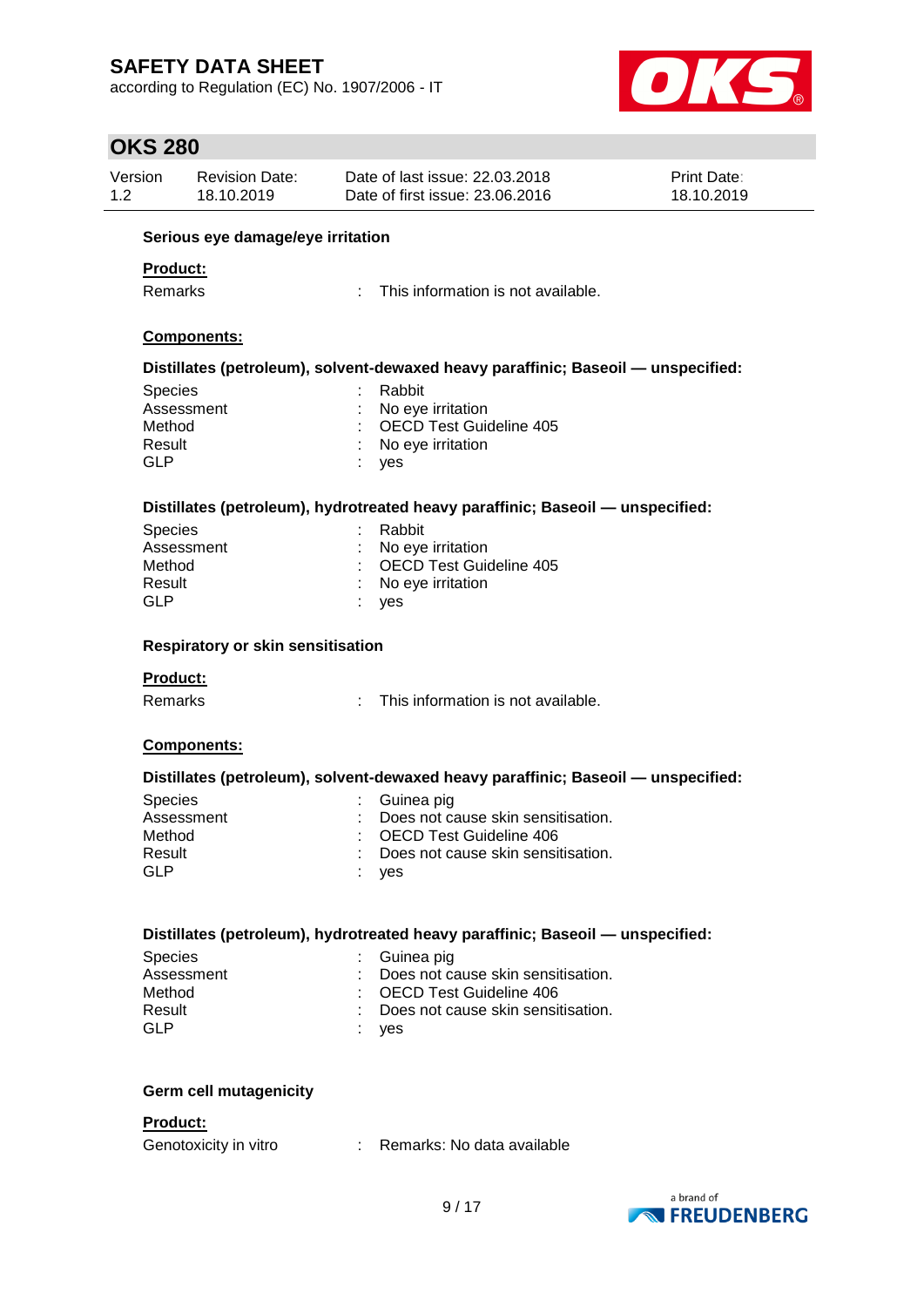according to Regulation (EC) No. 1907/2006 - IT



| <b>OKS 280</b> |  |
|----------------|--|
|----------------|--|

| Version<br>1.2 | <b>Revision Date:</b><br>18.10.2019                            | Date of last issue: 22.03.2018<br>Date of first issue: 23.06.2016                                                                                                                                         | Print Date:<br>18.10.2019 |
|----------------|----------------------------------------------------------------|-----------------------------------------------------------------------------------------------------------------------------------------------------------------------------------------------------------|---------------------------|
|                | Genotoxicity in vivo                                           | : Remarks: No data available                                                                                                                                                                              |                           |
|                | Components:                                                    |                                                                                                                                                                                                           |                           |
|                |                                                                | Distillates (petroleum), solvent-dewaxed heavy paraffinic; Baseoil - unspecified:                                                                                                                         |                           |
|                | Genotoxicity in vitro                                          | Test system: Salmonella typhimurium<br>÷.<br>Metabolic activation: with and without metabolic activation<br>Method: OECD Test Guideline 471<br>Result: negative                                           |                           |
|                | Genotoxicity in vivo                                           | Species: Mouse<br><b>Application Route: Oral</b><br>Method: OECD Test Guideline 474<br>Result: negative                                                                                                   |                           |
|                | Carcinogenicity                                                |                                                                                                                                                                                                           |                           |
|                | <b>Product:</b>                                                |                                                                                                                                                                                                           |                           |
|                | Remarks                                                        | No data available<br>÷                                                                                                                                                                                    |                           |
|                | Components:                                                    |                                                                                                                                                                                                           |                           |
|                |                                                                | Distillates (petroleum), solvent-dewaxed heavy paraffinic; Baseoil - unspecified:                                                                                                                         |                           |
|                | <b>Species</b><br><b>Application Route</b><br>Method<br>Result | Mouse<br>Dermal<br><b>OECD Test Guideline 451</b><br>negative                                                                                                                                             |                           |
|                |                                                                | Distillates (petroleum), hydrotreated heavy paraffinic; Baseoil - unspecified:                                                                                                                            |                           |
|                | Carcinogenicity - Assess-<br>ment                              | $\mathbb{Z}^{\times}$<br>Not classifiable as a human carcinogen.                                                                                                                                          |                           |
|                | <b>Reproductive toxicity</b>                                   |                                                                                                                                                                                                           |                           |
|                | <b>Product:</b>                                                |                                                                                                                                                                                                           |                           |
|                | Effects on fertility                                           | Remarks: No data available                                                                                                                                                                                |                           |
|                | Effects on foetal develop-<br>ment                             | : Remarks: No data available                                                                                                                                                                              |                           |
|                | Components:                                                    |                                                                                                                                                                                                           |                           |
|                |                                                                | Distillates (petroleum), solvent-dewaxed heavy paraffinic; Baseoil - unspecified:                                                                                                                         |                           |
|                | Effects on foetal develop-<br>ment                             | Species: Rat<br>÷<br><b>Application Route: Dermal</b><br>General Toxicity Maternal: NOAEL: 30 mg/kg body weight<br>Developmental Toxicity: NOAEL: 30 mg/kg body weight<br>Method: OECD Test Guideline 414 |                           |

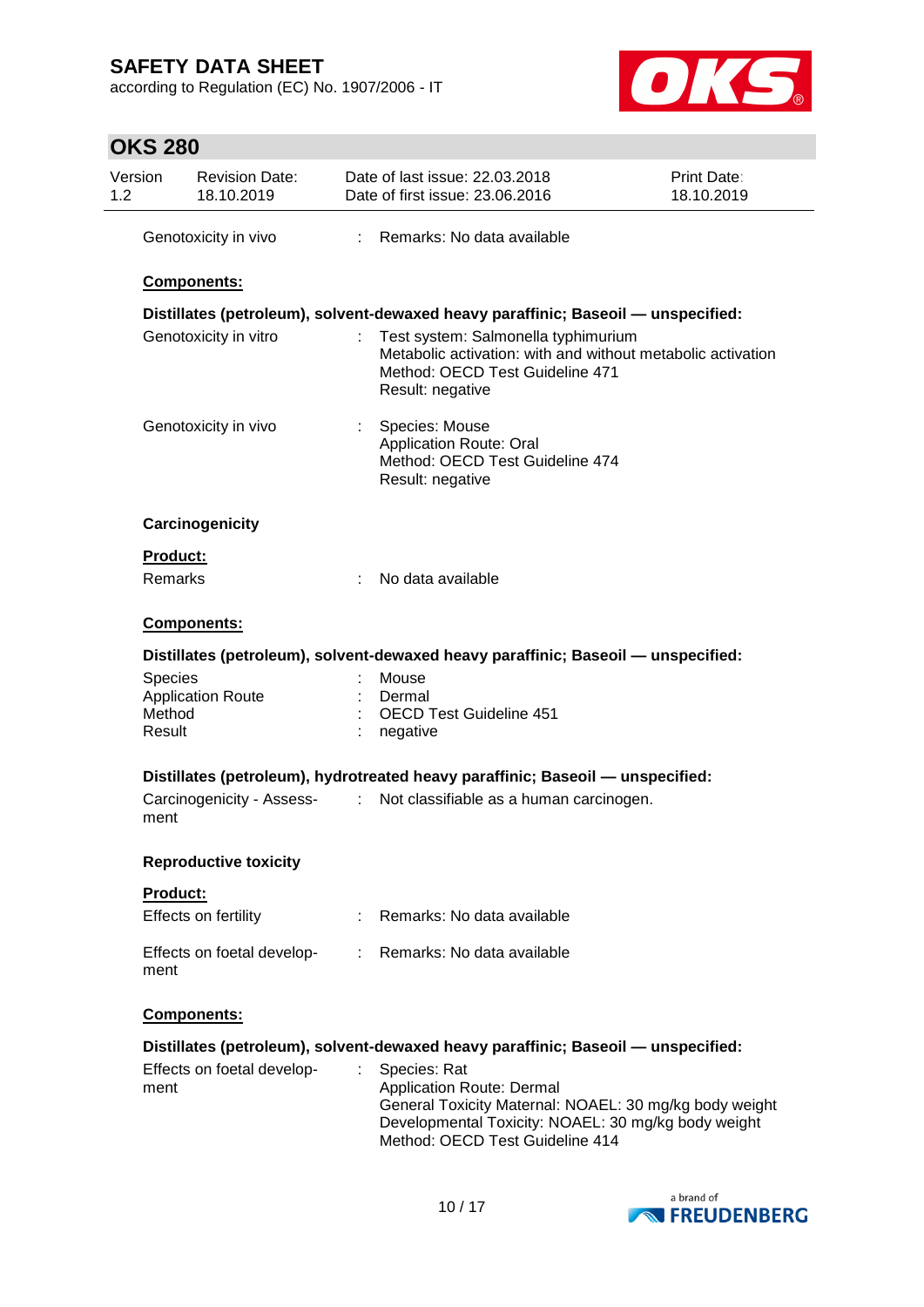according to Regulation (EC) No. 1907/2006 - IT



# **OKS 280**

| Version<br>1.2 |                                   | <b>Revision Date:</b><br>18.10.2019       |               | Date of last issue: 22.03.2018<br>Date of first issue: 23.06.2016                                             | Print Date:<br>18.10.2019 |
|----------------|-----------------------------------|-------------------------------------------|---------------|---------------------------------------------------------------------------------------------------------------|---------------------------|
|                | sessment                          | Reproductive toxicity - As-               | $\mathcal{L}$ | Distillates (petroleum), hydrotreated heavy paraffinic; Baseoil - unspecified:<br>No toxicity to reproduction |                           |
|                |                                   | <b>Repeated dose toxicity</b>             |               |                                                                                                               |                           |
|                | <b>Product:</b><br><b>Remarks</b> |                                           |               | This information is not available.                                                                            |                           |
|                |                                   | <b>Aspiration toxicity</b>                |               |                                                                                                               |                           |
|                | <b>Product:</b>                   | This information is not available.        |               |                                                                                                               |                           |
|                |                                   | Components:                               |               |                                                                                                               |                           |
|                |                                   | No aspiration toxicity classification     |               | Distillates (petroleum), solvent-dewaxed heavy paraffinic; Baseoil - unspecified:                             |                           |
|                |                                   | No aspiration toxicity classification     |               | Distillates (petroleum), hydrotreated heavy paraffinic; Baseoil - unspecified:                                |                           |
|                |                                   | <b>Further information</b>                |               |                                                                                                               |                           |
|                | <b>Product:</b><br><b>Remarks</b> |                                           | ÷             | Information given is based on data on the components and<br>the toxicology of similar products.               |                           |
|                |                                   | <b>SECTION 12: Ecological information</b> |               |                                                                                                               |                           |
|                |                                   |                                           |               |                                                                                                               |                           |
|                | <b>12.1 Toxicity</b>              |                                           |               |                                                                                                               |                           |
|                | <b>Product:</b>                   |                                           |               |                                                                                                               |                           |

| Toxicity to fish                                       |   | Remarks: No data available   |
|--------------------------------------------------------|---|------------------------------|
| Toxicity to daphnia and other<br>aquatic invertebrates |   | : Remarks: No data available |
| Toxicity to algae/aquatic<br>plants                    |   | Remarks: No data available   |
| Toxicity to microorganisms                             | ÷ | Remarks: No data available   |

## **Components:**

**Distillates (petroleum), solvent-dewaxed heavy paraffinic; Baseoil — unspecified:**

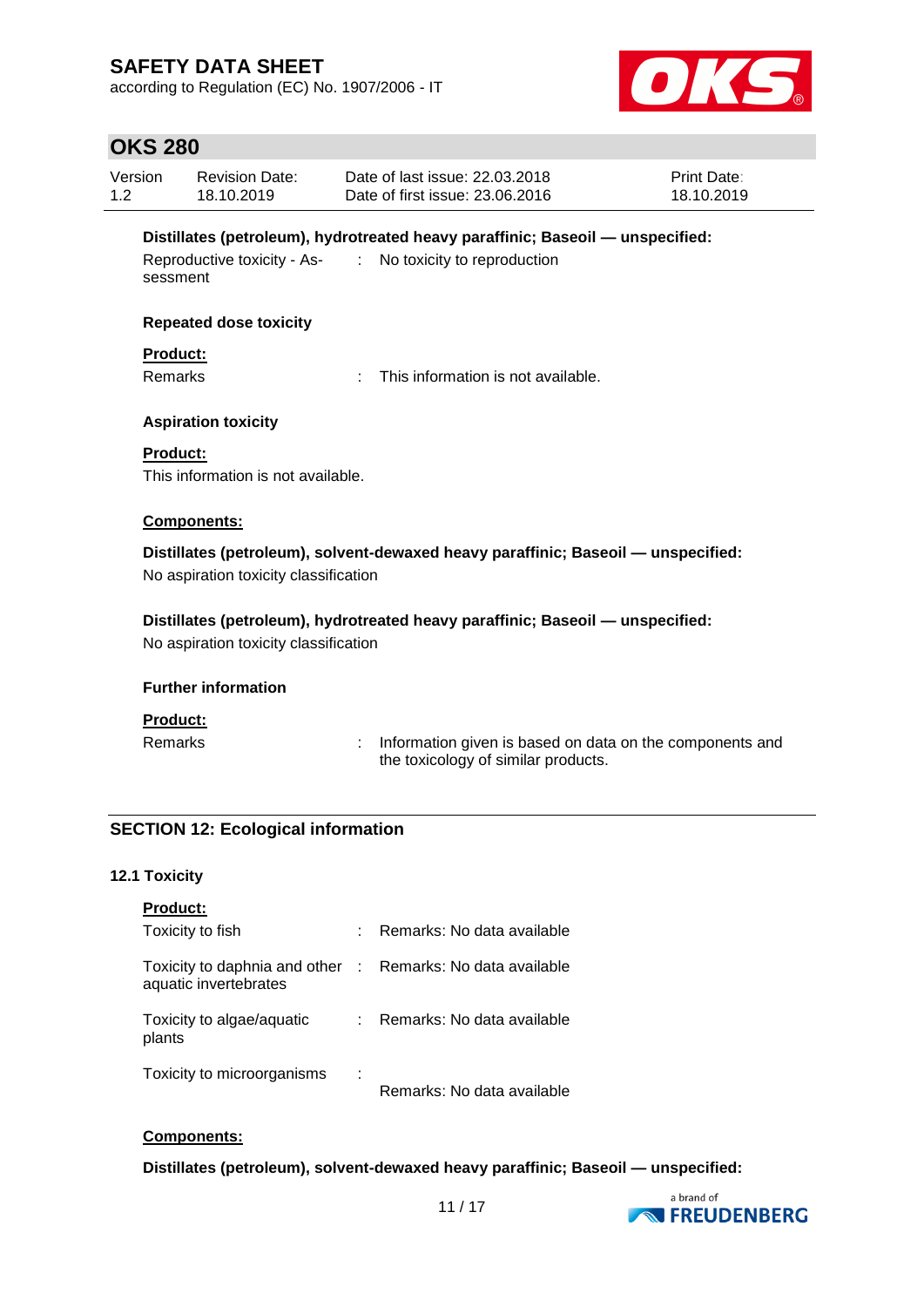according to Regulation (EC) No. 1907/2006 - IT



# **OKS 280**

| Version<br>1.2 | <b>Revision Date:</b><br>18.10.2019                              | Date of last issue: 22.03.2018<br>Date of first issue: 23.06.2016                                                                                                                   | Print Date:<br>18.10.2019 |
|----------------|------------------------------------------------------------------|-------------------------------------------------------------------------------------------------------------------------------------------------------------------------------------|---------------------------|
|                | Toxicity to fish                                                 | LC50 (Pimephales promelas (fathead minnow)): > 100 mg/l<br>Exposure time: 96 h<br>Test Type: static test<br>Method: OECD Test Guideline 203<br>GLP: yes                             |                           |
|                | aquatic invertebrates                                            | Toxicity to daphnia and other : EC50 (Daphnia magna (Water flea)): > 10.000 mg/l<br>Exposure time: 48 h<br>Test Type: static test<br>Method: OECD Test Guideline 202                |                           |
| plants         | Toxicity to algae/aquatic                                        | NOEC (Pseudokirchneriella subcapitata (green algae)): > 100<br>mg/l<br>Exposure time: 72 h<br>Test Type: static test<br>Method: OECD Test Guideline 201                             |                           |
| ic toxicity)   | Toxicity to daphnia and other :<br>aquatic invertebrates (Chron- | NOEC: 10 mg/l<br>Exposure time: 21 d<br>Species: Daphnia magna (Water flea)                                                                                                         |                           |
|                |                                                                  | Distillates (petroleum), hydrotreated heavy paraffinic; Baseoil — unspecified:                                                                                                      |                           |
|                | Toxicity to fish                                                 | LC50 (Pimephales promelas (fathead minnow)): > 100 mg/l<br>Exposure time: 96 h<br>Test Type: static test<br>Method: OECD Test Guideline 203<br>GLP: yes                             |                           |
|                | aquatic invertebrates                                            | Toxicity to daphnia and other : EC50 (Daphnia magna (Water flea)): > 10.000 mg/l<br>Exposure time: 48 h<br>Test Type: Immobilization<br>Method: OECD Test Guideline 202<br>GLP: yes |                           |
| ic toxicity)   | Toxicity to daphnia and other<br>aquatic invertebrates (Chron-   | NOEC: 10 mg/l<br>Exposure time: 21 d<br>Species: Daphnia magna (Water flea)<br>Test Type: semi-static test<br>Method: OECD Test Guideline 211<br>GLP: yes                           |                           |
|                | 12.2 Persistence and degradability                               |                                                                                                                                                                                     |                           |

## **Product:**

| Biodegradability                                                | : Remarks: No data available |
|-----------------------------------------------------------------|------------------------------|
| Physico-chemical removabil- : Remarks: No data available<br>ity |                              |

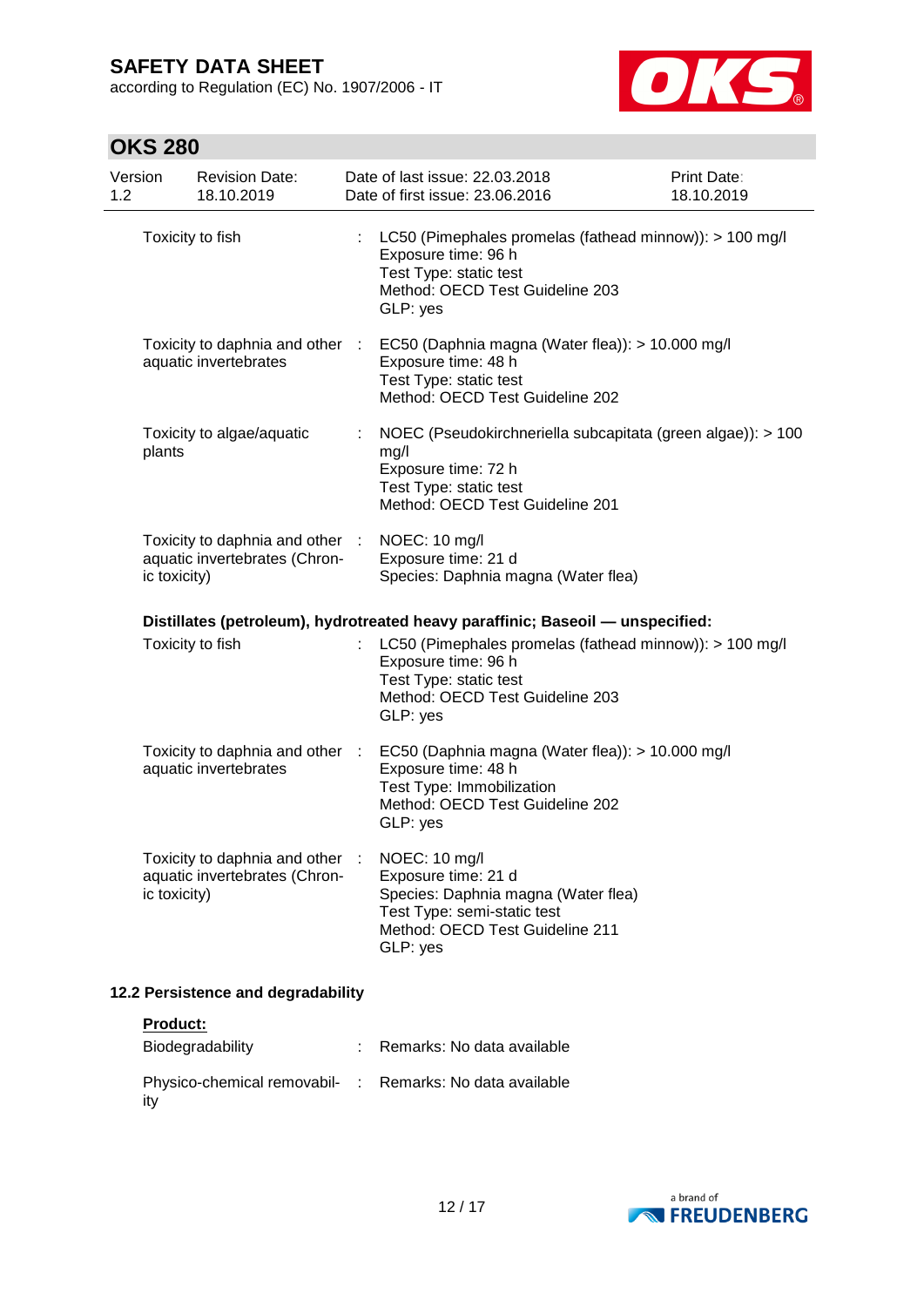according to Regulation (EC) No. 1907/2006 - IT



## **OKS 280**

| Version | <b>Revision Date:</b> | Date of last issue: 22.03.2018  | <b>Print Date:</b> |
|---------|-----------------------|---------------------------------|--------------------|
| 1.2     | 18.10.2019            | Date of first issue: 23,06,2016 | 18.10.2019         |

### **Components:**

### **Distillates (petroleum), solvent-dewaxed heavy paraffinic; Baseoil — unspecified:**

| Biodegradability | : Test Type: aerobic                         |
|------------------|----------------------------------------------|
|                  | Inoculum: activated sludge                   |
|                  | Result: Not rapidly biodegradable            |
|                  | Biodegradation: 31 %                         |
|                  | Exposure time: 28 d                          |
|                  | Method: OECD Test Guideline 301B<br>GLP: yes |
|                  |                                              |

### **Distillates (petroleum), hydrotreated heavy paraffinic; Baseoil — unspecified:**

| Biodegradability | : Test Type: aerobic<br>Inoculum: activated sludge |
|------------------|----------------------------------------------------|
|                  | Result: Not rapidly biodegradable                  |
|                  | Biodegradation: 3 %                                |
|                  | Exposure time: 28 d                                |
|                  | Method: OECD Test Guideline 301B                   |
|                  | GLP: yes                                           |

### **12.3 Bioaccumulative potential**

#### **Product:**

| <b>Bioaccumulation</b> | : Remarks: This mixture contains no substance considered to<br>be persistent, bioaccumulating and toxic (PBT).<br>This mixture contains no substance considered to be very<br>persistent and very bioaccumulating (vPvB). |
|------------------------|---------------------------------------------------------------------------------------------------------------------------------------------------------------------------------------------------------------------------|
|                        |                                                                                                                                                                                                                           |

#### **Components:**

### **Distillates (petroleum), hydrotreated heavy paraffinic; Baseoil — unspecified:**

| Partition coefficient: n- | : $log Pow: > 2$ |
|---------------------------|------------------|
| octanol/water             |                  |

### **12.4 Mobility in soil**

| Mobility                                           | Remarks: No data available   |
|----------------------------------------------------|------------------------------|
| Distribution among environ-<br>mental compartments | : Remarks: No data available |

### **12.5 Results of PBT and vPvB assessment**

| <b>Product:</b> |                                                                                                                                                                                                               |
|-----------------|---------------------------------------------------------------------------------------------------------------------------------------------------------------------------------------------------------------|
| Assessment      | This substance/mixture contains no components considered<br>to be either persistent, bioaccumulative and toxic (PBT), or<br>very persistent and very bioaccumulative (vPvB) at levels of<br>$0.1\%$ or higher |

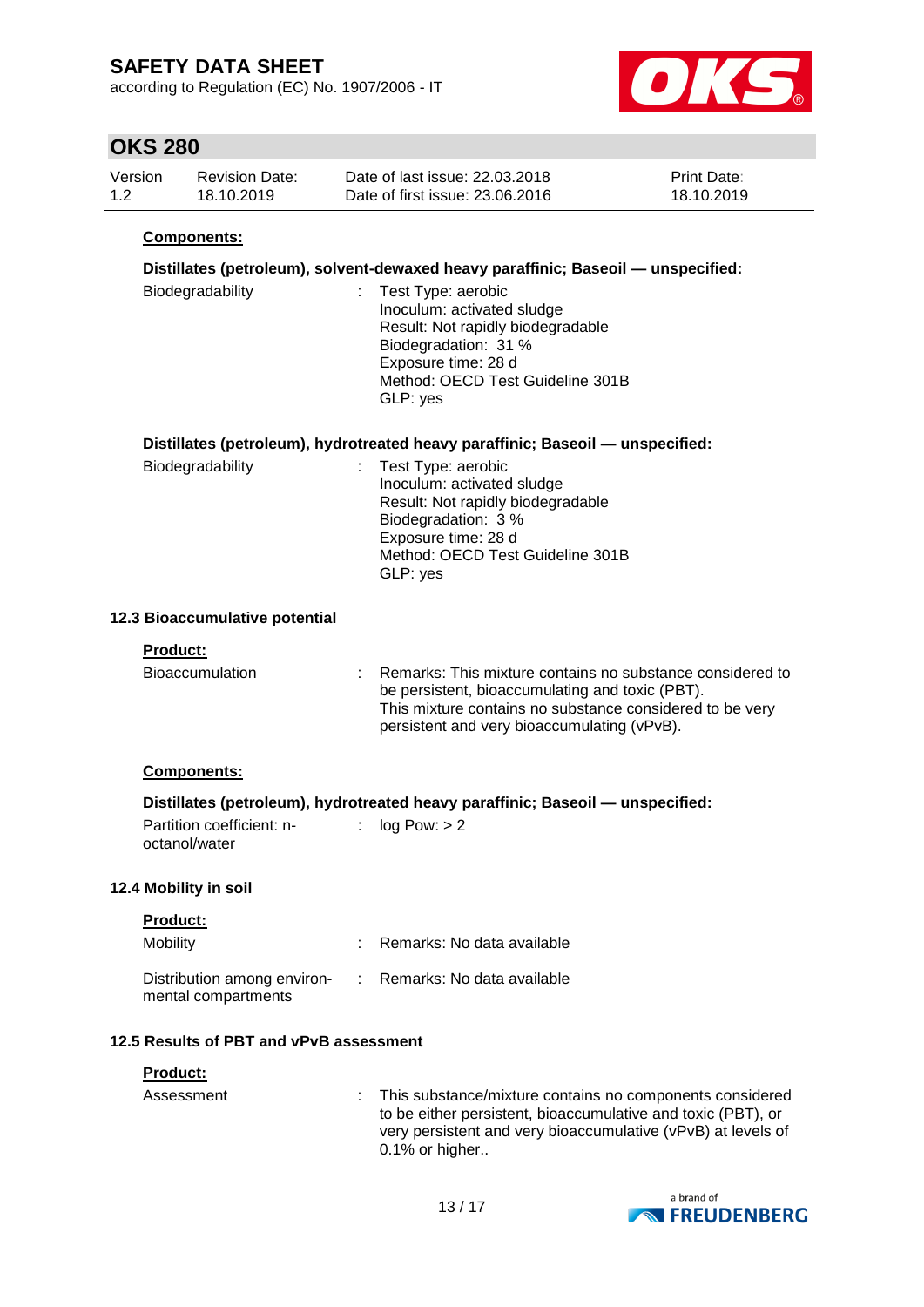according to Regulation (EC) No. 1907/2006 - IT



## **OKS 280**

| Version | Revision Date: | Date of last issue: 22.03.2018  | <b>Print Date:</b> |
|---------|----------------|---------------------------------|--------------------|
| 1.2     | 18.10.2019     | Date of first issue: 23.06.2016 | 18.10.2019         |
|         |                |                                 |                    |

### **Components:**

# **Distillates (petroleum), hydrotreated heavy paraffinic; Baseoil — unspecified:**

| Assessment | Non-classified vPvB substance. Non-classified PBT sub- |  |
|------------|--------------------------------------------------------|--|
|            | stance.                                                |  |

### **12.6 Other adverse effects**

### **Product:**

| Additional ecological infor- | No information on ecology is available. |
|------------------------------|-----------------------------------------|
| mation                       |                                         |

## **SECTION 13: Disposal considerations**

| 13.1 Waste treatment methods |    |                                                                                                                                                                        |
|------------------------------|----|------------------------------------------------------------------------------------------------------------------------------------------------------------------------|
| Product                      | ÷. | The product should not be allowed to enter drains, water<br>courses or the soil.                                                                                       |
|                              |    | Waste codes should be assigned by the user based on the<br>application for which the product was used.                                                                 |
| Contaminated packaging       |    | Packaging that is not properly emptied must be disposed of as<br>the unused product.<br>Dispose of waste product or used containers according to<br>local regulations. |
|                              |    | The following Waste Codes are only suggestions:                                                                                                                        |

## **SECTION 14: Transport information**

# 14 / 17 **14.1 UN number ADR** : Not regulated as a dangerous good **IMDG** : Not regulated as a dangerous good **IATA** : Not regulated as a dangerous good **14.2 UN proper shipping name ADR** : Not regulated as a dangerous good **IMDG** : Not regulated as a dangerous good **IATA** : Not regulated as a dangerous good **14.3 Transport hazard class(es) ADR** : Not regulated as a dangerous good **IMDG** : Not regulated as a dangerous good

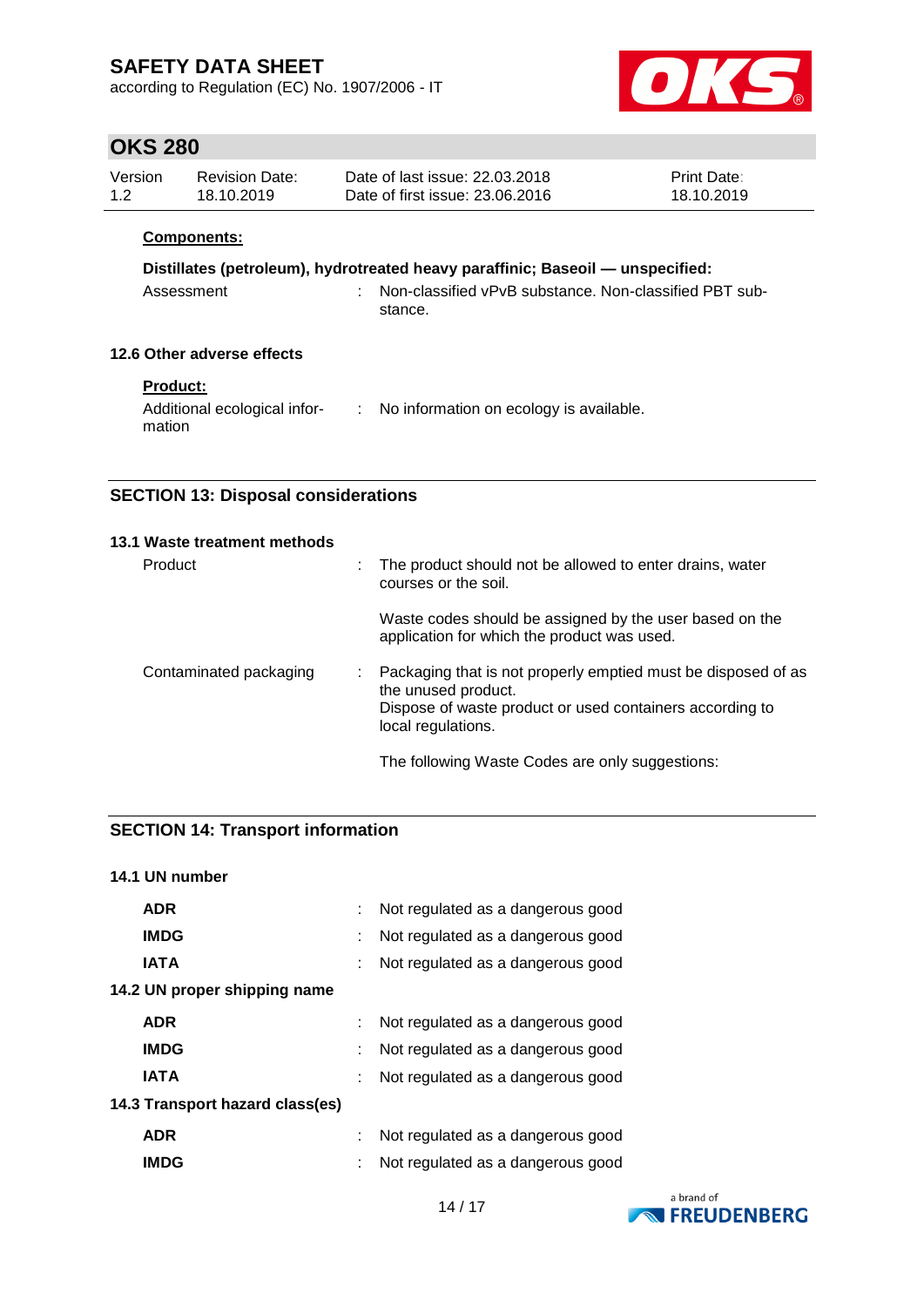according to Regulation (EC) No. 1907/2006 - IT



# **OKS 280**

| Version<br>1.2                                                          | <b>Revision Date:</b><br>18.10.2019 |  | Date of last issue: 22.03.2018<br>Date of first issue: 23.06.2016 | Print Date:<br>18.10.2019 |  |  |
|-------------------------------------------------------------------------|-------------------------------------|--|-------------------------------------------------------------------|---------------------------|--|--|
| <b>IATA</b>                                                             |                                     |  | Not regulated as a dangerous good                                 |                           |  |  |
|                                                                         | 14.4 Packing group                  |  |                                                                   |                           |  |  |
| <b>ADR</b>                                                              |                                     |  | Not regulated as a dangerous good                                 |                           |  |  |
| <b>IMDG</b>                                                             |                                     |  | Not regulated as a dangerous good                                 |                           |  |  |
|                                                                         | <b>IATA (Cargo)</b>                 |  | Not regulated as a dangerous good                                 |                           |  |  |
|                                                                         | IATA (Passenger)                    |  | Not regulated as a dangerous good                                 |                           |  |  |
| <b>14.5 Environmental hazards</b>                                       |                                     |  |                                                                   |                           |  |  |
| <b>ADR</b>                                                              |                                     |  | Not regulated as a dangerous good                                 |                           |  |  |
| <b>IMDG</b>                                                             |                                     |  | Not regulated as a dangerous good                                 |                           |  |  |
|                                                                         | <b>IATA (Passenger)</b>             |  | Not regulated as a dangerous good                                 |                           |  |  |
|                                                                         | <b>IATA (Cargo)</b>                 |  | Not regulated as a dangerous good                                 |                           |  |  |
| 14.6 Special precautions for user                                       |                                     |  |                                                                   |                           |  |  |
|                                                                         | Not applicable                      |  |                                                                   |                           |  |  |
| 14.7 Transport in bulk according to Annex II of Marpol and the IBC Code |                                     |  |                                                                   |                           |  |  |
|                                                                         | Remarks                             |  | Not applicable for product as supplied.                           |                           |  |  |

### **SECTION 15: Regulatory information**

### **15.1 Safety, health and environmental regulations/legislation specific for the substance or mixture**

| REACH - Candidate List of Substances of Very High<br>Concern for Authorisation (Article 59).                                                         |             | : This product does not contain sub-<br>stances of very high concern (Regu-<br>lation (EC) No 1907/2006 (REACH),<br>Article 57). |
|------------------------------------------------------------------------------------------------------------------------------------------------------|-------------|----------------------------------------------------------------------------------------------------------------------------------|
| REACH - List of substances subject to authorisation<br>(Annex XIV)                                                                                   |             | Not applicable                                                                                                                   |
| Regulation (EC) No 1005/2009 on substances that de-<br>plete the ozone layer                                                                         | ÷           | Not applicable                                                                                                                   |
| Regulation (EC) No 850/2004 on persistent organic pol-<br>lutants                                                                                    | ÷           | Not applicable                                                                                                                   |
| Regulation (EC) No 649/2012 of the European Parlia-<br>ment and the Council concerning the export and import<br>of dangerous chemicals               | $\sim 10^7$ | Not applicable                                                                                                                   |
| REACH - Restrictions on the manufacture, placing on<br>the market and use of certain dangerous substances,<br>preparations and articles (Annex XVII) |             | Not applicable                                                                                                                   |

Seveso III: Directive 2012/18/EU of the European Parliament and of the Council on the control of major-accident hazards involving dangerous substances.

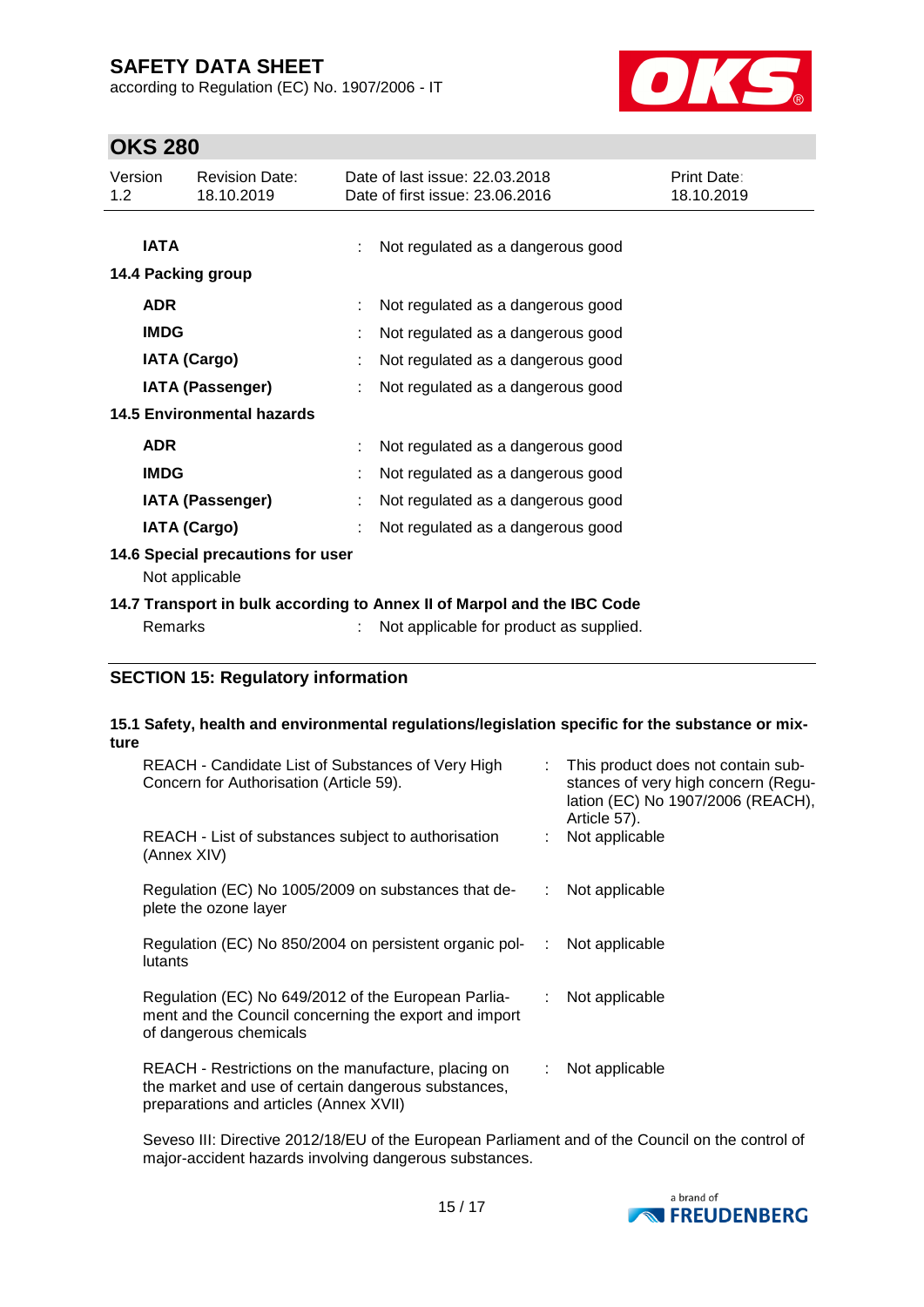according to Regulation (EC) No. 1907/2006 - IT



## **OKS 280**

| Version | <b>Revision Date:</b>      | Date of last issue: 22.03.2018                                                                                                                        | <b>Print Date:</b> |
|---------|----------------------------|-------------------------------------------------------------------------------------------------------------------------------------------------------|--------------------|
| 1.2     | 18.10.2019                 | Date of first issue: 23.06.2016                                                                                                                       | 18.10.2019         |
|         | Volatile organic compounds | Not applicable<br>Directive 2010/75/EU of 24 November 2010 on industrial<br>emissions (integrated pollution prevention and control)<br>Not applicable |                    |

### **Other regulations:**

Legislative Decree April 9,2008, 81 (Implementation of Article 1 of the Law of 3 August 2007, n. 123, concerning the protection of health and safety in the workplace.) and subsequent amendments

Legislative Decree April 3, 2006, n.152, (Environmental standards) and subsequent amendments

Legislative Decree February 6, 2009, 21 (Regulations for the execution of the provisions laid down in Regulation (EC) no. 648/2004 on detergents)

### **15.2 Chemical safety assessment**

This information is not available.

### **SECTION 16: Other information**

### **Full text of other abbreviations**

Note L **interpretent in the classification as a carcinogen need not apply if it can be** shown that the substance contains less than 3 % DMSO extract as measured by IP 346 "Determination of polycyclic aromatics in unused lubricating base oils and asphaltene free petroleum fractions - Dimethyl sulphoxide extraction refractive index method", Institute of Petroleum, London. This note applies only to certain complex oil-derived substances in Part 3.

ADN - European Agreement concerning the International Carriage of Dangerous Goods by Inland Waterways; ADR - European Agreement concerning the International Carriage of Dangerous Goods by Road; AICS - Australian Inventory of Chemical Substances; ASTM - American Society for the Testing of Materials; bw - Body weight; CLP - Classification Labelling Packaging Regulation; Regulation (EC) No 1272/2008; CMR - Carcinogen, Mutagen or Reproductive Toxicant; DIN - Standard of the German Institute for Standardisation; DSL - Domestic Substances List (Canada); ECHA - European Chemicals Agency; EC-Number - European Community number; ECx - Concentration associated with x% response; ELx - Loading rate associated with x% response; EmS - Emergency Schedule; ENCS - Existing and New Chemical Substances (Japan); ErCx - Concentration associated with x% growth rate response; GHS - Globally Harmonized System; GLP - Good Laboratory Practice; IARC - International Agency for Research on Cancer; IATA - International Air Transport Association; IBC - International Code for the Construction and Equipment of Ships carrying Dangerous Chemicals in Bulk; IC50 - Half maximal inhibitory concentration; ICAO - International Civil Aviation Organization; IECSC - Inventory of Existing Chemical Substances in China; IMDG - International Maritime Dangerous Goods; IMO - International Maritime Organization; ISHL - Industrial Safety and Health Law (Japan); ISO - International Organisation for Standardization; KECI - Korea Existing Chemicals Inventory; LC50 - Lethal Concentration to 50 % of a test population; LD50 - Lethal Dose to 50% of a test population (Median Lethal